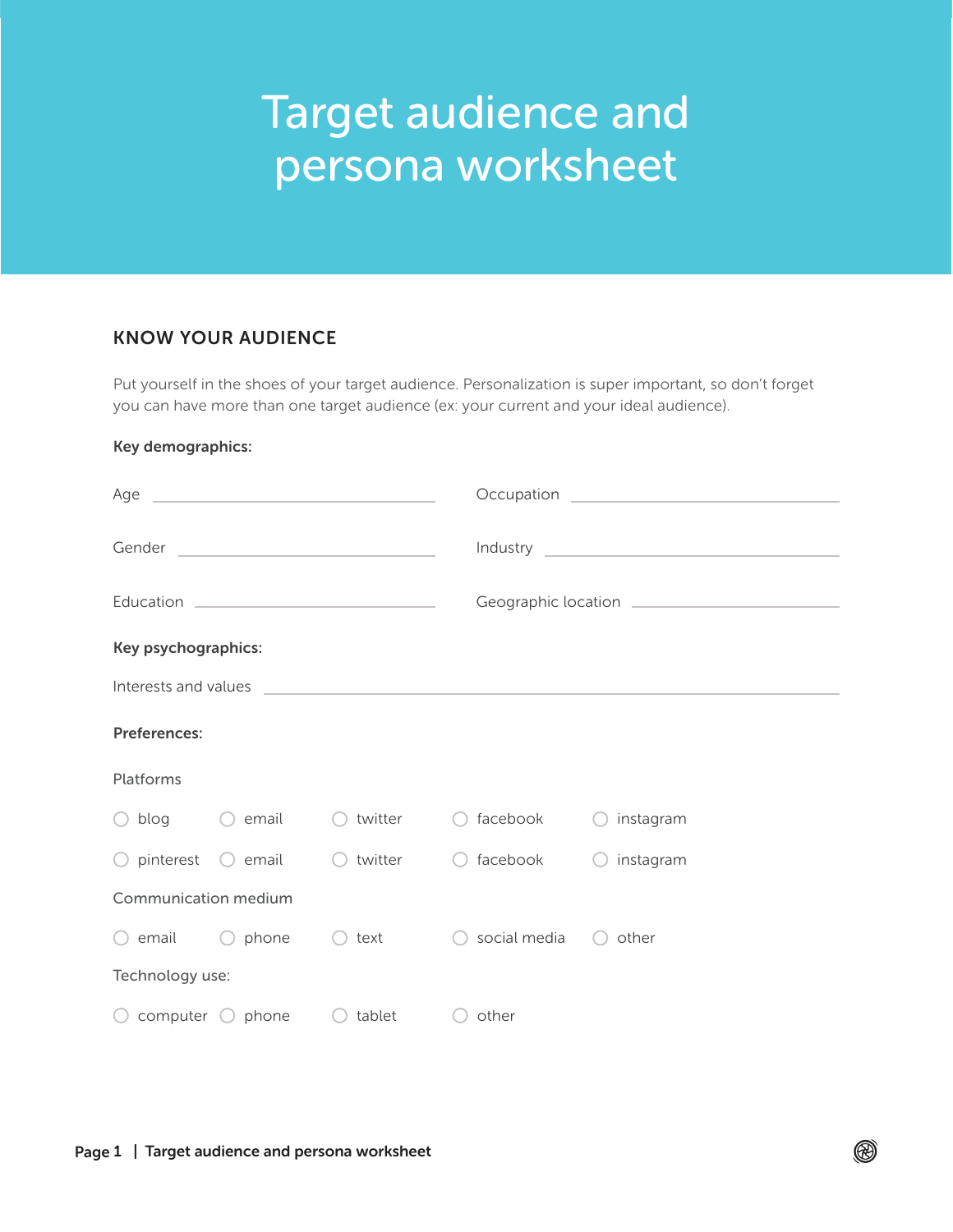# AUDIT YOUR CONTENT

Let's take a look at your current content. This will help you understand what kind of content best connects with your target audience and if it aligns with what they really want to see. The goal is to create a real, personal connection.

 $\circledR$ 

What does your audience need to know to get started?

What content do they want to see?

What do they need to know about you?

Is your content on brand? Why?

How does your content make them feel?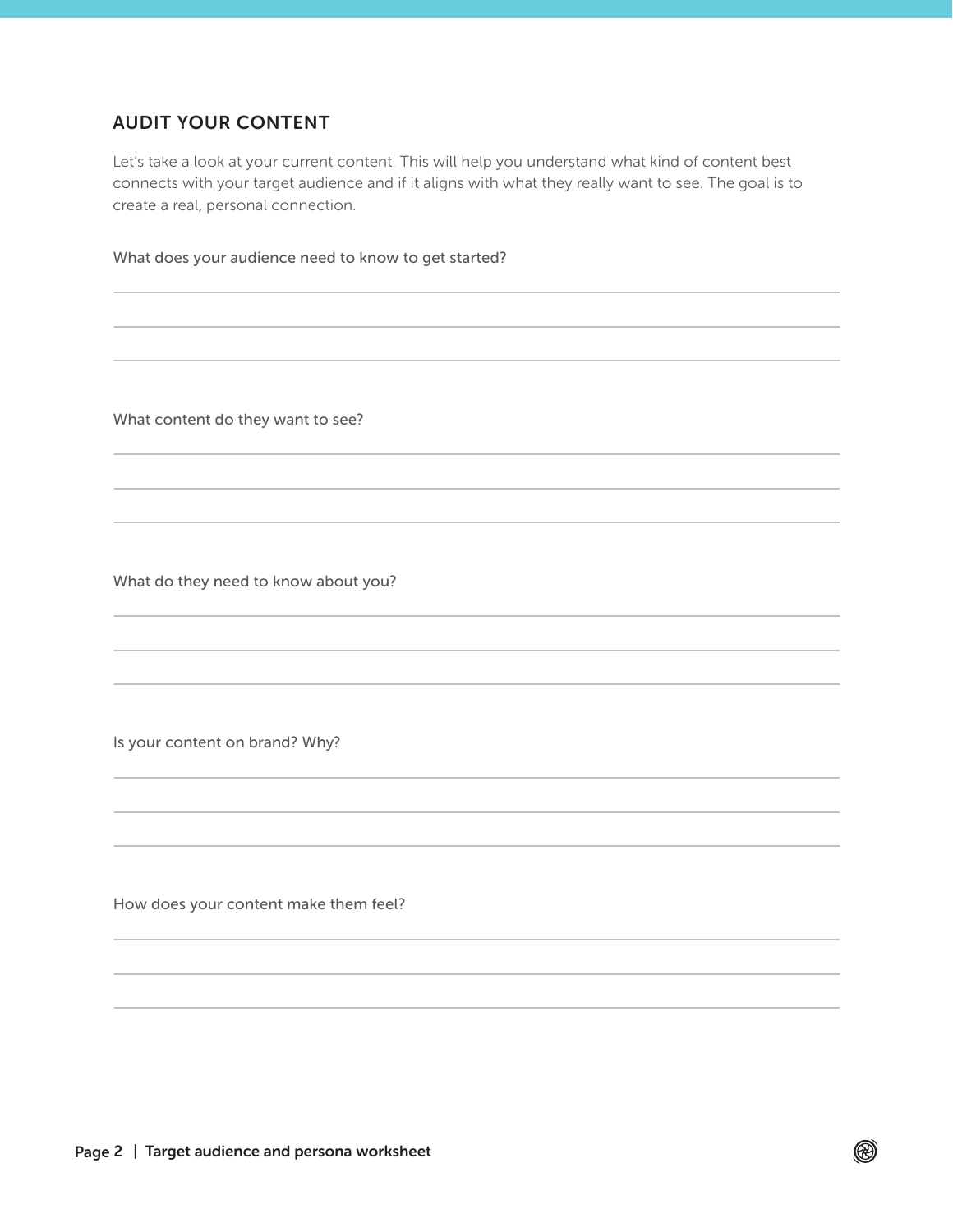Why should they care about this content?

Why should they care about this content?

What is the CTA on your profile? On your posts?

#### Best engagement content:

| $\sim$               | <u> 1980 - Johann John Stein, marwolaethau (b. 1980)</u>                                                             |
|----------------------|----------------------------------------------------------------------------------------------------------------------|
| 2.                   | <u> 1989 - Johann John Stein, markin film yn y brening yn y brening yn y brening yn y brening y brening yn y bre</u> |
| $\overline{z}$<br>J. |                                                                                                                      |
| 4.                   | <u> 1980 - Jan Barbara Barbara, masa kacamatan ing kabupatèn Jan Barbara Barbara Barbara Barbara Barbara Barbara</u> |
|                      |                                                                                                                      |

Worst engagement content:

| 1.  |  |
|-----|--|
| 2.  |  |
| 3.  |  |
| 4.1 |  |
| 5.  |  |